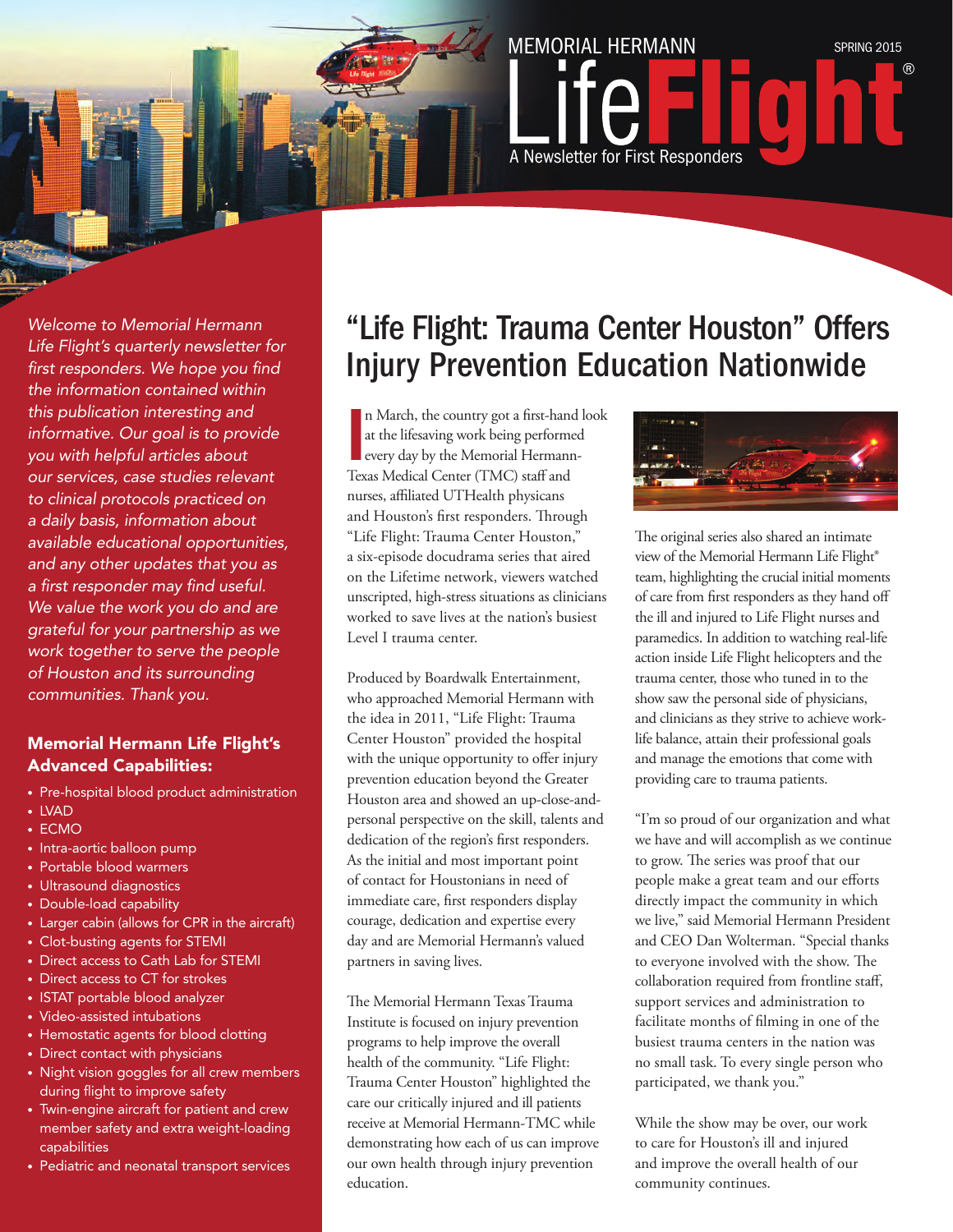### Texas Trauma Institute and John S. Dunn Sr. Burn Center Again Receive Verification from Esteemed Accreditation Organizations

fter a highly successful site visit from surveyors last fall, the Memorial Hermann Texas Trauma Institute at Memorial Hermann-Texas Medical Center and Children's Memorial Hermann Hospital both recently received re-certification as Level I trauma centers from the American College of Surgeons (ACS). The verification process is administered by the Verification, Review, and Consultation Program, which was created by the ACS in 1987 in an effort to help hospitals improve trauma care. Valid for three years, the certification shows that a facility has successfully met or exceeded specific criteria put forth by the ACS' Committee on Trauma.

According to Tom Flanagan, vice president and chief operating officer at Memorial Hermann-TMC, the latest trauma survey results are the organization's most successful to date, with the lead surveyor from ACS commenting that the Texas Trauma Institute is the top in the country. "Both the adult and children's hospitals showed zero deficiencies while being lauded for a number of strengths across a multitude of areas," said Flanagan.

Trauma injury is the leading cause of death and disability for Americans under the age of 44 and is projected to be the leading cause of death for the population as a whole, worldwide, by the year 2020. As home to one of the busiest trauma centers in the nation, the Emergency department at Memorial Hermann-TMC treats more



than 72,000 adult and pediatric patients each year. It is one of only a handful of programs in the country that has a Level I trauma center for both adult and pediatric patients, a verified burn center, and its own air ambulance service – Memorial Hermann Life Flight®. The Institute is led by trauma surgeon and retired United States Army Colonel John B. Holcomb, M.D., FACS, director of the Institute and chief of the division of Acute Care Surgery and professor of surgery at UTHealth Medical School.

Additionally, the John S. Dunn Sr. Burn Center at Memorial Hermann-TMC – Houston's only comprehensive burn treatment center – was also recently redesignated as a Verified Burn Center. Led by renowned burn specialist James M. Cross, M.D., the Center's latest verification lasts through 2018, showing the program either met or exceeded a rigorous review of standards established as a joint effort of the American Burn Association (ABA) and the American College of Surgeons (ACS). In order to qualify for verification,

a burn center must have an annual average census of 100 patients or more and meet other stringent criteria. The site visit team from the ABA and ACS checks to ensure there is a well-communicated EMS plan, an appropriate organizational structure to support burn care, a specifically qualified multidisciplinary physician and support services team in place, and comprehensive burn service coverage.

According to the ABA, earning verification is a true mark of distinction for a burn center and indicates to patients, families and accreditation organizations such as The Joint Commission that the center meets exacting standards and provides high quality care. "The John S. Dunn Sr. Burn Center is an integral part of the Texas Trauma Institute and has an incredible amount of breadth and depth in terms of facilities, equipment and personnel to care specifically for burn patients," said Toni von Wenckstern, RN, administrative director of the Institute. "It's an important service to our community, and we are really proud to provide Houston's only verified burn center."

In addition to these most recent surveys, the Memorial Hermann-TMC Campus received a visit from The Joint Commission survey team in April, and the stroke survey will occur this spring as well, said Flanagan. The Commission on Accreditation of Medical Transport Systems (CAMTS) also honored Life Flight with CAMTS accreditation following its survey earlier this year.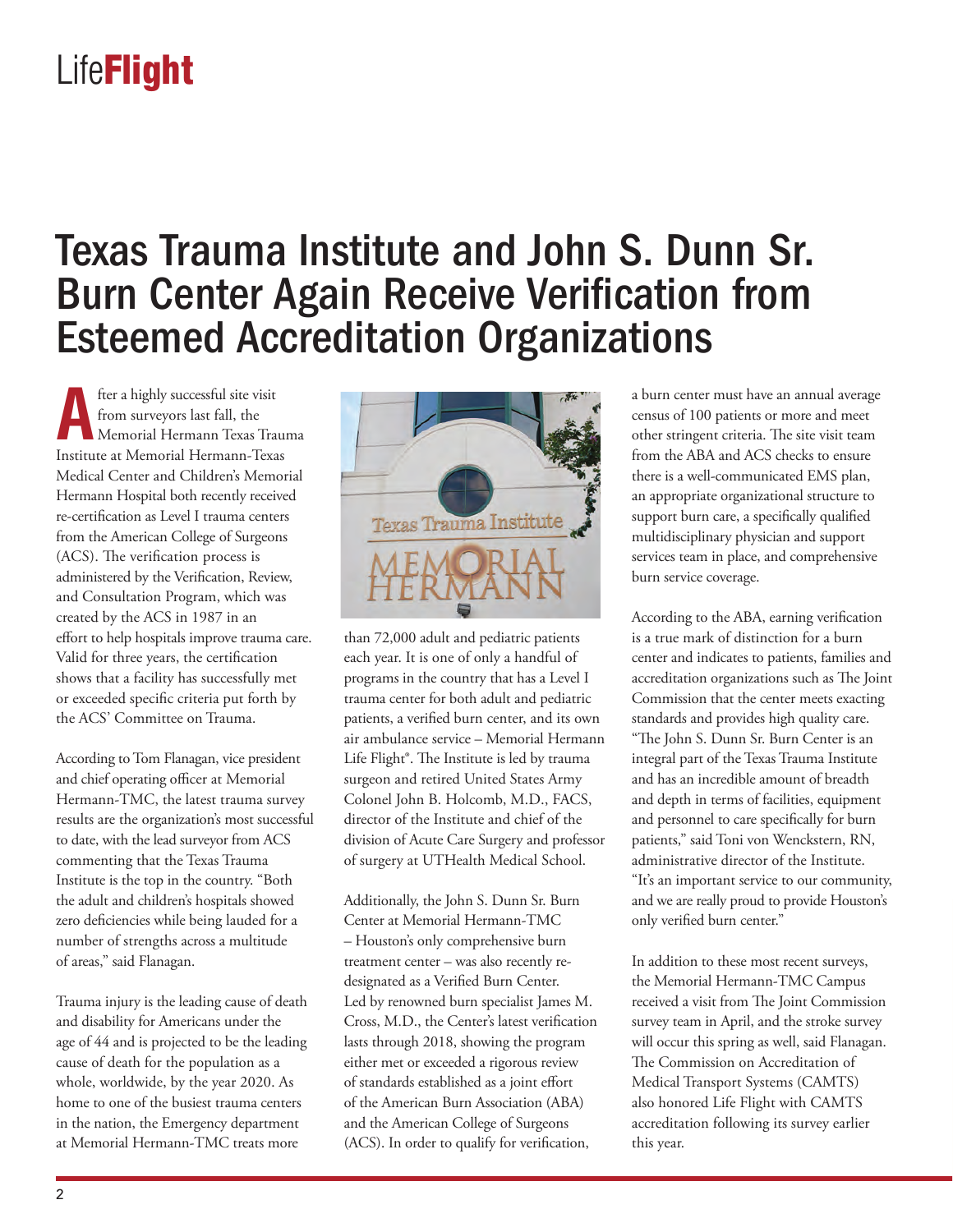### Memorial Hermann-Texas Medical Center Works to Improve Capacity Surge Planning

s the Memorial Hermann-Texas<br>
Medical Center Campus (TMC)<br>
continues to see increased volume,<br>
hospital-wide efforts are underway to meet s the Memorial Hermann-Texas Medical Center Campus (TMC) continues to see increased volume, the community's growing acute care needs through improved capacity surge planning. A team including clinicians, physician leadership and hospital administration meets weekly to re-tool the full-capacity protocol so the hospital can avoid 'divert' status whenever possible. 'Divert' status occurs when a hospital is at capacity, and EMS is directed to other facilities to prevent overcrowding that may impede the delivery of quality care.

Hospitals nationwide are experiencing patient flow challenges, particularly those with higher acuity, says Toni von Wenckstern, administrative director of Memorial Hermann Texas Trauma Institute. "Nationally, most hospitals have an admission rate from the emergency department lower than 20 percent," she said. "Our higher acuity puts our admission rates between

35 and 40 percent, which can make patient flow particularly challenging."

According to Samuel J. Prater, M.D., medical director of emergency services for Memorial Hermann-TMC and assistant professor of emergency medicine at UTHealth Medical School, a number of projects to address patient flow in the Emergency department (ED) have been completed or are in progress.

"We are looking closely at all input, throughput, and output processes, from how we manage the front door to how we can get lab and consult results faster," said Dr. Prater. "There is also work being done to help improve boarding times for an open bed once it is determined the patient needs to be admitted." As one of only two Level I adult trauma centers, one of only two Level I pediatric trauma centers, and home to the only comprehensive burn treatment center in Houston, Memorial Hermann-TMC experiences a larger proportion of

admissions through the Campus' ED compared to other hospitals in the medical center.

Tom Flanagan, vice president and chief operating officer at the Campus, says the goal of the hospital is to always be available to EMS and the community. According to Flanagan, there are a series of triggers are in place to ensure that the hospital's capacity is at such a level where all patients can be treated safely. While the Campus has an average trauma "divert" status less than 1 percent of the time, it is still used very judiciously. "Only the senior administrator on duty can approve 'divert' status for our Campus; it's not a decision that can be made by a nursing director or a physician," said Flanagan. "We realize how difficult it is on our valued EMS partners when we – or any hospital – goes on divert. That's why we are making patient flow a priority, so that EMS can count on us, and the ambulance gets back into service as quickly as possible for those in our community who need it."

#### **CONTINUING EDUCATION**

Memorial Hermann Life Flight® offers the following classes and more. For a schedule, visit trauma.memorialhermann.org/ems-education. For more information or to register, contact Kelly Murphy, Life Flight education coordinator, at 713.704.6151 or Kelly.Murphy@memorialhermann.org.

- Advanced Burn Life Support (ABLS)
- Advanced Cardiovascular Life Support (ACLS)
- American Heart Association Heart Codes
- Aortic Aneurysm Management
- Blood Product Administration
- Cardiopulmonary Resuscitation (CPR) License Provider
- CPR-Heartsaver Non-license
- Emergency Nursing Pediatric Course (ENPC)
- Instruction on Difficult Airways
- Landing Zone classes
- 12-Lead Interpretation Course
- Metabolic Emergencies
- Multi-System Trauma Care
- Neonatal Resuscitation Program (NRP)
- Pediatric Advanced Life Support Course (PALS)
- Pediatric Airway Management
- Respiratory Emergencies
- STEMI Protocol Instruction
- Tourniquet Use
- Trauma Nursing Core Course (TNCC)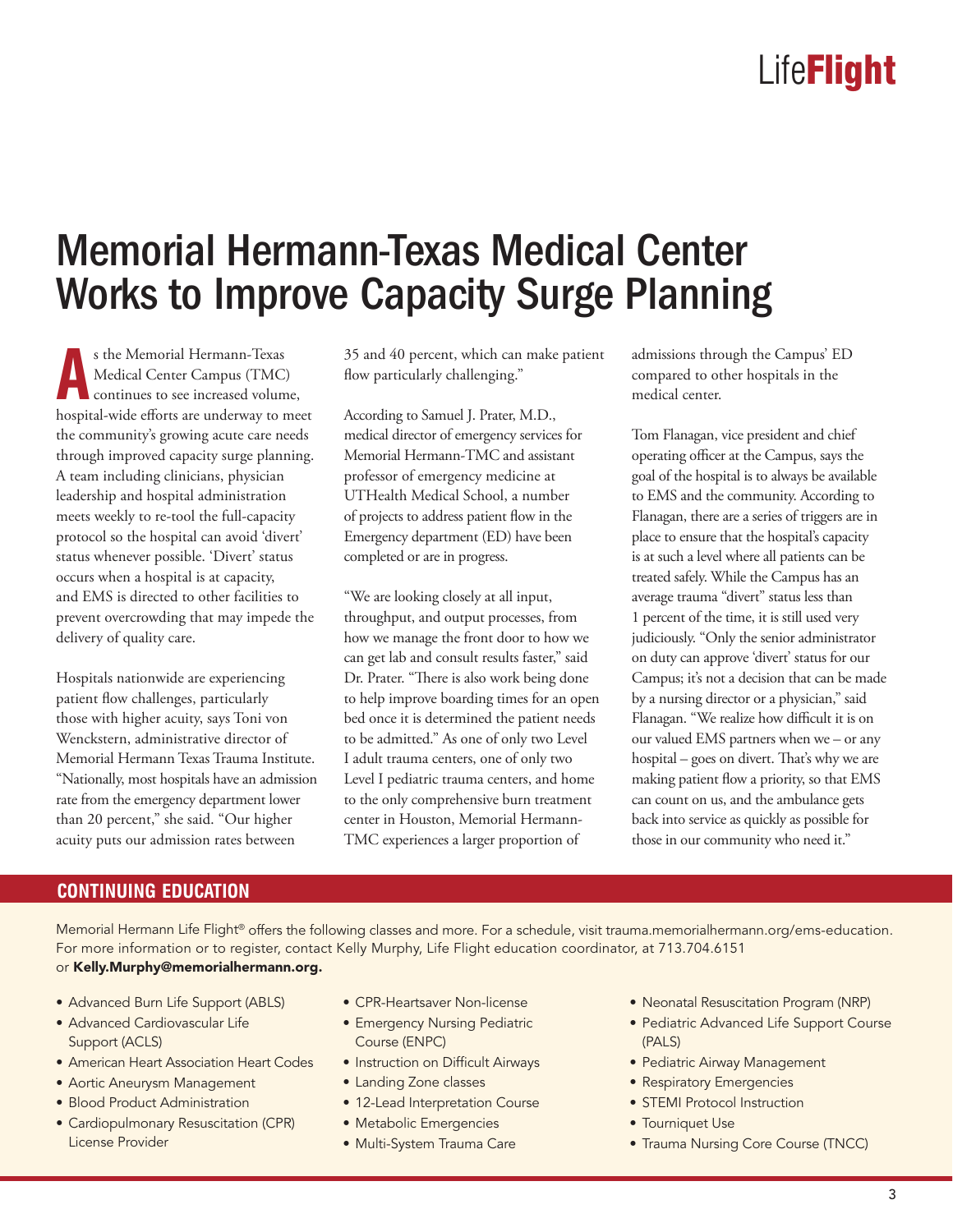#### **SPECIAL REPORT**

### Young Mother Receives Lifesaving Care at Memorial Hermann Heart & Vascular Institute-Texas Medical Center after Routine Case of Bronchitis Turns to Deadly Heart Disease

**O**n Nov. 2, 2012, Monica Clem was<br>a young, healthy working mother<br>who was only two weeks away a young, healthy working mother who was only two weeks away from her 32nd birthday. On Nov. 3, Clem was fighting for her life after she lost her heartbeat on the helipad of Memorial Hermann-Texas Medical Center (TMC). Clem had arrived at work just 24 hours earlier. She was not feeling 100 percent, but was not so sick that she felt the need to take the day off work – she was still recovering from a recent case of bronchitis and wrote it off as such. She persevered, despite co-workers' attempts to send her home. That night, she and her husband attended a rehearsal dinner for a friend's wedding.

"I was short of breath all day; a simple walk to the copier had me gasping," said Clem. "I just wanted the day over with so I could go to sleep."

Hoping the symptoms that had gradually worsened throughout the day would be better or even gone when she woke up the next day, Clem tried to go to bed. Her mother told her she thought she might be having a heart attack and asked her to go to an emergency room. "I ignored her and continued on to bed. I was 31 years old; having a heart attack was the last thing I expected to happen to me."

After a few hours of restless sleep, Clem woke up rather suddenly with the feeling



that something was wrong. She stood up to walk to the couch, so as not to disturb her husband. When she decided that she needed to return to her room, she stood up and made her way to her bed – but she didn't quite make it.

"The next thing I remember was my husband standing over me asking if I'm alright."

Clem fainted not once but twice that night and, after that, her husband called 911. The ambulance took her to Memorial Hermann

Memorial City Medical Center, where she was rushed to the Cath Lab to clear what the doctors believed were most likely blocked arteries causing a heart attack. To their surprise, her arteries were clear. There was no blockage. Within minutes of this discovery, her heart went into an irregular rhythm and she was shocked.

The defibrillation put Clem's heart back to a normal rhythm, but it was already decided she needed a higher level of care. Her physicians called Memorial Hermann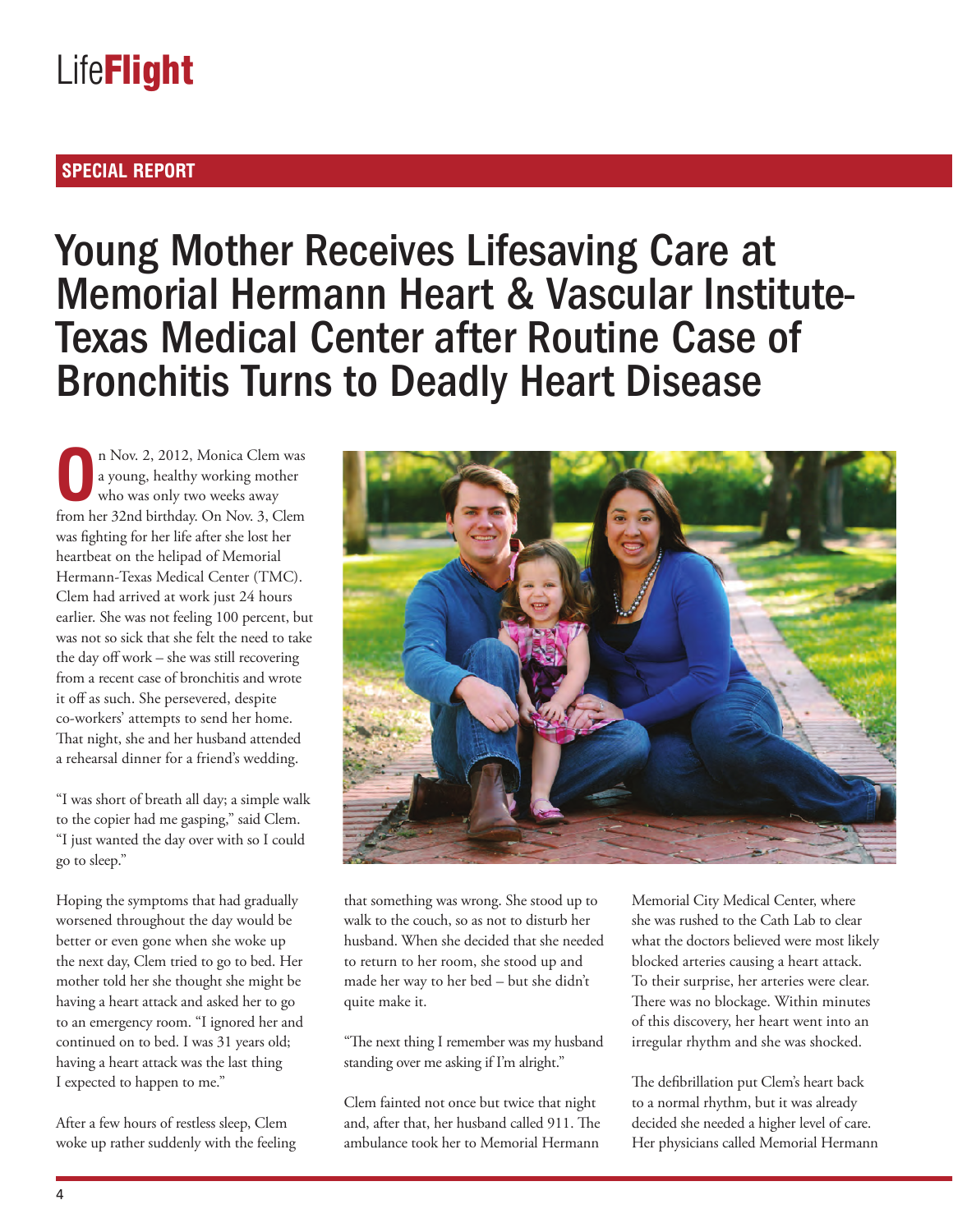Life Flight®, requesting the crew pick her up and transfer her to Memorial Hermann Heart & Vascular Institute–TMC.

While in flight, Clem coded – several times – even again while being unloaded on the helipad. Dr. Biswajit Kar, chief and program director of the Medical division at the Center for Advanced Heart Failure at Memorial Hermann Heart & Vascular Institute-TMC and UTHealth Medical School, was immediately paged to come evaluate the patient.

Dr. Kar quickly had a TandemHeart<sup>™</sup> percutaneous ventricular assist device (pVAD)\* placed in Clem's chest due to the fact that her heart was working at less than 50 percent capacity. At that point, her physicians had given her about a 20 percent chance of survival.

"It was very dramatic," Dr. Kar remembered. "The sky was overcast and it was raining but thanks to the Life Flight crew, they flew her in and as soon as she reached the Cath Lab, her heart stopped. We literally had minutes to put in the TandemHeart before brain damage would have happened. We were very, very fortunate that day that we got it in time"

After evaluation, Dr. Kar was able to diagnose Clem with acute viral myocarditis. Acute viral myocarditis is a disease marked by damage and inflammation of the heart muscles. It is one of the most challenging diagnoses in cardiology. The disease is rarely recognized and its pathophysiology incompletely understood. It remains unclear why some patients develop myocarditis, although it has been associated with various infections. Symptoms of acute myocarditis vary, often starting with flulike symptoms – like Clem's bronchitis – either of the

upper respiratory or gastrointestinal tract, before any cardiac symptoms appear. Cardiac symptoms may follow after a delay of days to weeks, including fatigue, dyspnoea, palpitations, malaise, and atypical chest discomfort. But the clinical cardiac signs and symptoms may be vague in many patients.

"I feel great now. I'm so grateful for each day I get to spend with my daughter and my husband and – thanks to my doctors at the Center for Advanced Heart Failure – thankful that I have many, many wonderful years still to come with them."

MONICA CLEM

keep my heart in normal rhythm. There was an outline of the shock pads on my body."

Although she coded several times throughout her stay, Clem pulled through and after 17 days in the hospital, her heart recovered and returned to normal function. She attended six months of cardiac rehab and, in order to avoid any possible

The exact number of

myocarditis cases is unknown, but it has been estimated at several thousand patients a year in the U.S. alone. In fact, anywhere from 5 percent to 20 percent of sudden deaths in young adults are believed to be caused by myocarditis. The prognosis is variable but chronic heart failure is one of the major long-term complications.

For two weeks, Clem was put into a medically induced coma and on a ventilator while her cardiologists worked on curing the viral infection that brought on her heart failure. Doctors believe it was her bronchitis that somehow moved all the way down into her heart and then wiped it out.

"I don't remember much from that time," said Clem. "I know it was for a period of about 10 days and I vaguely remember at one point during my stay I had 16 IVs in my body. It was a hard time for me and my family. My daughter, who was only 2 at the time, wasn't able to see me, and my husband spent as much time as possible at my bedside while also taking care of her. Another vivid memory is how often I was shocked because they couldn't

future situations, she had an implantable cardioverter defibrillator (ICD) placed in her chest in September 2013 which she says – knock on wood – she hasn't needed yet.

Fast-forward to today, and Clem is back in the swing of things – leading a normal life once again. She is healthy, working, and has the time and energy to be a doting wife and mother. "I feel great now. I'm so grateful for each day I get to spend with my daughter and my husband and – thanks to my doctors at the Center for Advanced Heart Failure – thankful that I have many, many wonderful years still to come with them."

*\*The TandemHeart pVAD is a continuous-flow centrifugal assist device placed outside the body. Cannulas are inserted through the femoral vein at the thigh and guided through the vein into the left atrium of the heart. The pump moves oxygenated blood from the left atrium and sends it to one or both femoral arteries through arterial cannulas. It increases the capacity of oxygenated blood that a patient's heart can pass through his or her body.*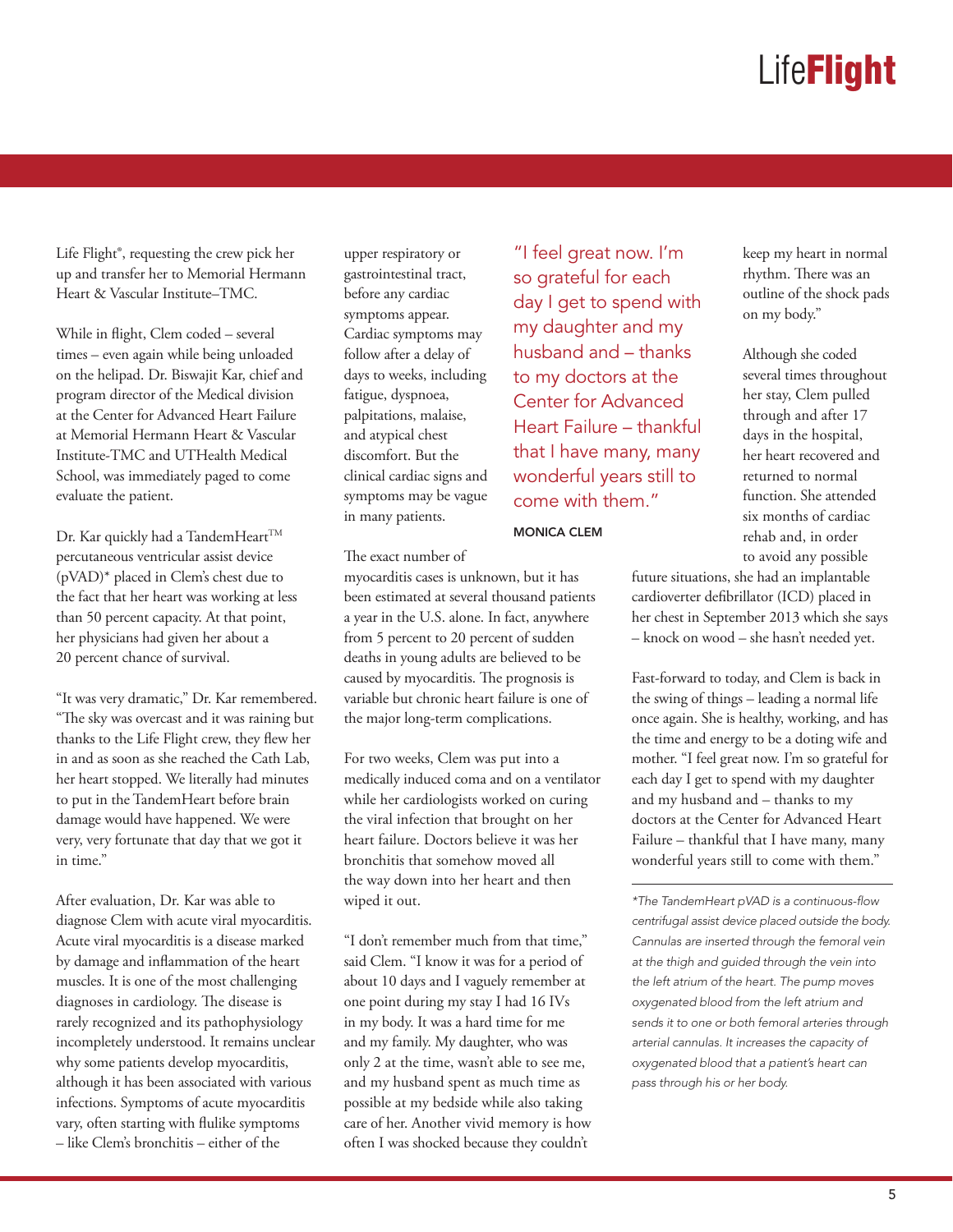### Memorial Hermann Employee Performs Lifesaving CPR after Neighbor Suffers Heart Attack

**T** wo days after Christmas this past December, Rick Roberts, APRN, family nurse practitioner at Memorial Hermann Medical Group, was walking his dog in the



Rick Roberts, APRN

Montrose neighborhood of Houston when he noticed a group of people huddled around in a circle. As he walked closer, he could see a woman on the ground performing CPR. Roberts tied his dog to a tree and rushed over to see how he could help.

"When I saw the man lying on the ground, he'd lost all color from his face from lack of oxygen. I knew it was not a good situation."

Roberts quickly broke into the crowd and began assisting with the CPR, performing chest compressions while the woman provided counted breaths. He could hear

frantic phone conversations with the 911 dispatcher and sensed confusion as to which cross streets described their location. He helped them sort it out and it was less than five minutes later when the fire trucks arrived, followed immediately by the paramedics and ambulance.

The paramedics delivered advanced life support and used a defibrillator to shock the man's heart while he was still lying on the ground; they would use it a few more times en route to the hospital. Roberts gave the woman his business card and told her to call him if she needed anything. The ambulance sped off toward Memorial Hermann Heart & Vascular Institute-Texas Medical Center. Everyone was hoping for a miracle, but it did not seem likely.

But miracles happen every day, and this turned out to be one of them – thanks to Roberts' CPR.

The man on the ground was Ralph Moorhouse. He and his wife, Karen, had been taking a

leisurely stroll in their neighborhood when he'd collapsed suddenly. Karen performed CPR as long as she could, but Roberts' help is credited with ultimately saving Ralph's life.

"Later when I spoke to firefighters, they said Rick's CPR was the best bystander CPR they'd ever seen," Moorhouse said. "Over and over again everyone has said how important the bystander CPR was. I mean, I was gone. The fact that Karen and Rick kept my oxygen moving meant I hadn't lost any brain function during that whole time. Without their CPR, who knows where I would be today?"

After the ambulance arrived at Memorial Hermann Heart & Vascular Institute-TMC, the cardiovascular team determined that Moorhouse had suffered an ST-segment elevation myocardial infarction (STEMI), often referred to as a "widow-maker" and recognized as the deadliest form of heart attack. A STEMI occurs when a blood clot completely blocks an artery to the heart, and there is generally a very short window



On Jan. 28, the Houston Fire Department Station No. 8 held a luncheon honoring Ralph Moorhouse and all of the bystanders and first responders who played a part in saving his life. The Fire Department explained how important it was that all five links in the Chain of Survival were present:

- Immediate recognition of cardiac arrest and activation of the emergency response system
- Early cardiopulmonary resuscitation (CPR) with an emphasis on chest compressions
- Rapid defibrillation
- Effective advanced life support
- Integrated post-cardiac arrest care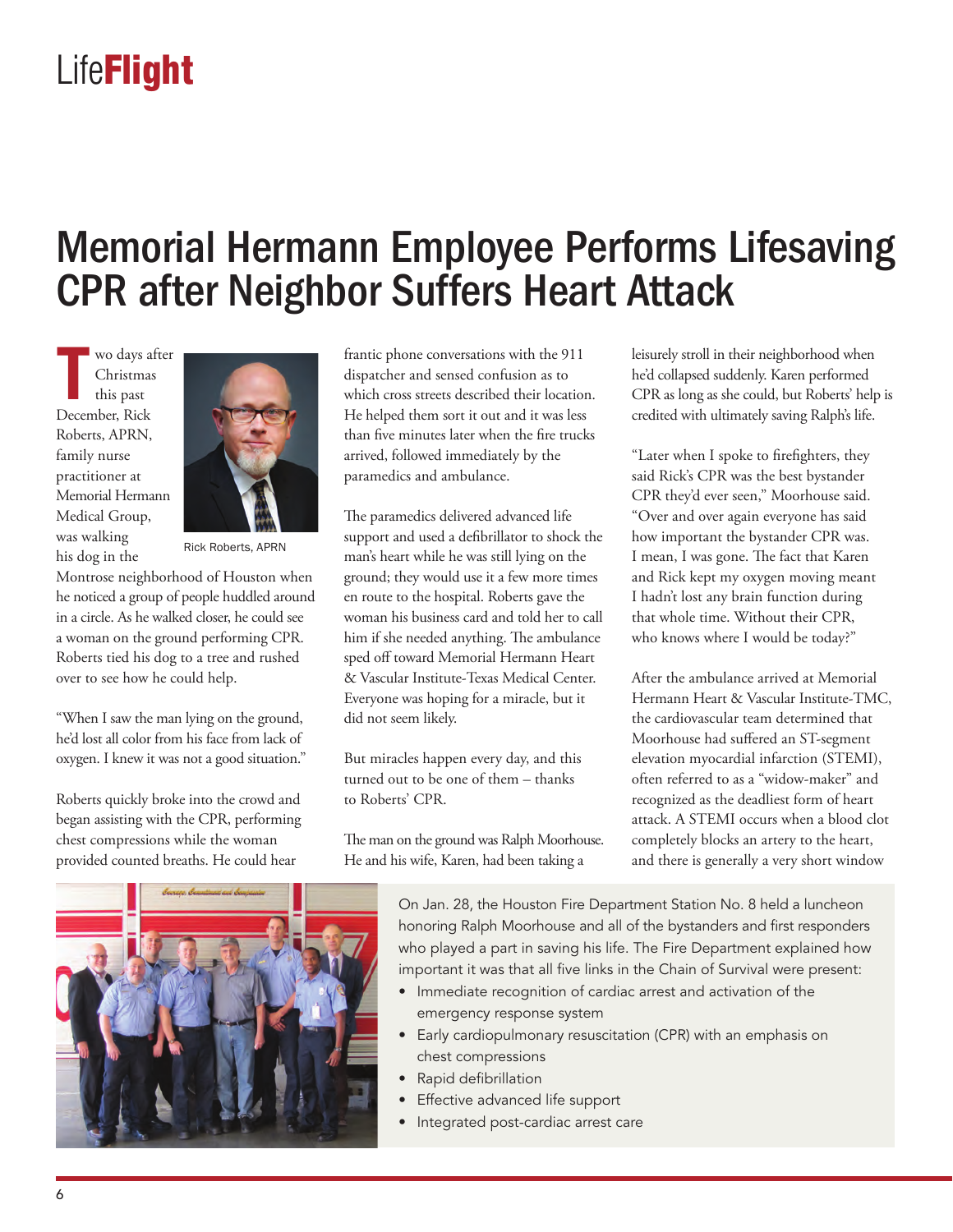of time in which the blocked vessel must be opened in order to prevent death. The Institute's expert clinical team was able to quickly clean out his arteries and put in the necessary stents, and despite all odds, Moorhouse gradually recovered.

"People call me the miracle man," he said. "But in reality, I wouldn't be here today if it wasn't for Rick and Karen, the EMS team from Station 8 and the team at Memorial Hermann. The miracle is that they were all there, and everything happened exactly as it did."

On Jan. 9, Karen Moorhouse dug out Roberts' business card and called to tell him they were going home.

"I cannot tell you how happy I was to

hear that, and quite frankly, how shocked," Roberts recalled.

After the Moorhouses returned home, they arranged a meeting with Roberts where the two men officially met for the first time. Both filled in the gaps in each other's stories of that day and the days following.

"The fact that Ralph could tell me everything he did is a true testament to the fact that his brain function was saved, despite the severity of his heart attack and the timeframe during which he was unconscious," Roberts said. "It's incredible that CPR did that. If Ralph's story can teach anything, it's that every person should learn CPR. You truly never know when you might need it to save a life."

#### Dr. James H. "Red" Duke Knighted



Renowned surgeon James H. "Red" Duke, Jr., M.D., the John B. Holmes Professor of Clinical Sciences at UTHealth Medical School and founder and medical director of Memorial Hermann Life Flight®, was knighted into the Order of Saint George during a special ceremony in February at Texas A&M.

The saint symbolizes bravery and dedication to faith and decency, and the Honorable Order

of Saint George recognizes the very best tankers and cavalrymen among members of the U.S. Cavalry and Armor Association.

Dr. Duke, a former Texas A&M yell leader and 1950 graduate of Texas A&M, was in the Texas National Guard from 1948 through 1950 and also served two years as an Army tank commander during the Korean War.

#### **UPCOMING EVENTS**

#### 6th Annual Texas Fallen Heroes Memorial Ride & Cook-Off May 16, 2015

This year's 6th Annual Texas Fallen Heroes Memorial Ride & Cook-Off, benefiting the Texas Line of Duty Death Task Force, is dedicated to the memory of the Life Flight 1 crew members - Captain John Pittman, Flight Nurse Lynn Ethridge, and Flight Paramedic Charles "Mac" Atteberry, - who died in the line of duty July 17, 1999. A short memorial service will begin at 10 a.m. when friends and family members of the crew will honor first responders who have given their lives. For more information go to www.texasfallenheroesride.com.

#### EMS Week May 17-23, 2015

The American College of Emergency Physicians in partnership with the National Association of EMTs celebrates National EMS Week May 17-23, 2015.

The hard work and dedication of EMS throughout the region is critical to the care Memorial Hermann-Texas Medical Center provides to the community. Thank you for being our valued partners in saving lives.

#### American Stroke Month May 2015

Each May, the American Heart Association/ American Stroke Association recognizes American Stroke Month to raise awareness of the threat of stroke.

As a reminder, the Memorial Hermann-Texas Medical Center Emergency Department (ED) will transport stroke patients directly to CT upon their arrival. When transporting stroke patients to Memorial Hermann-TMC, please call ahead to the ED (713-704-1223) with your estimated time of arrival so our staff can be on standby, ready to assist.